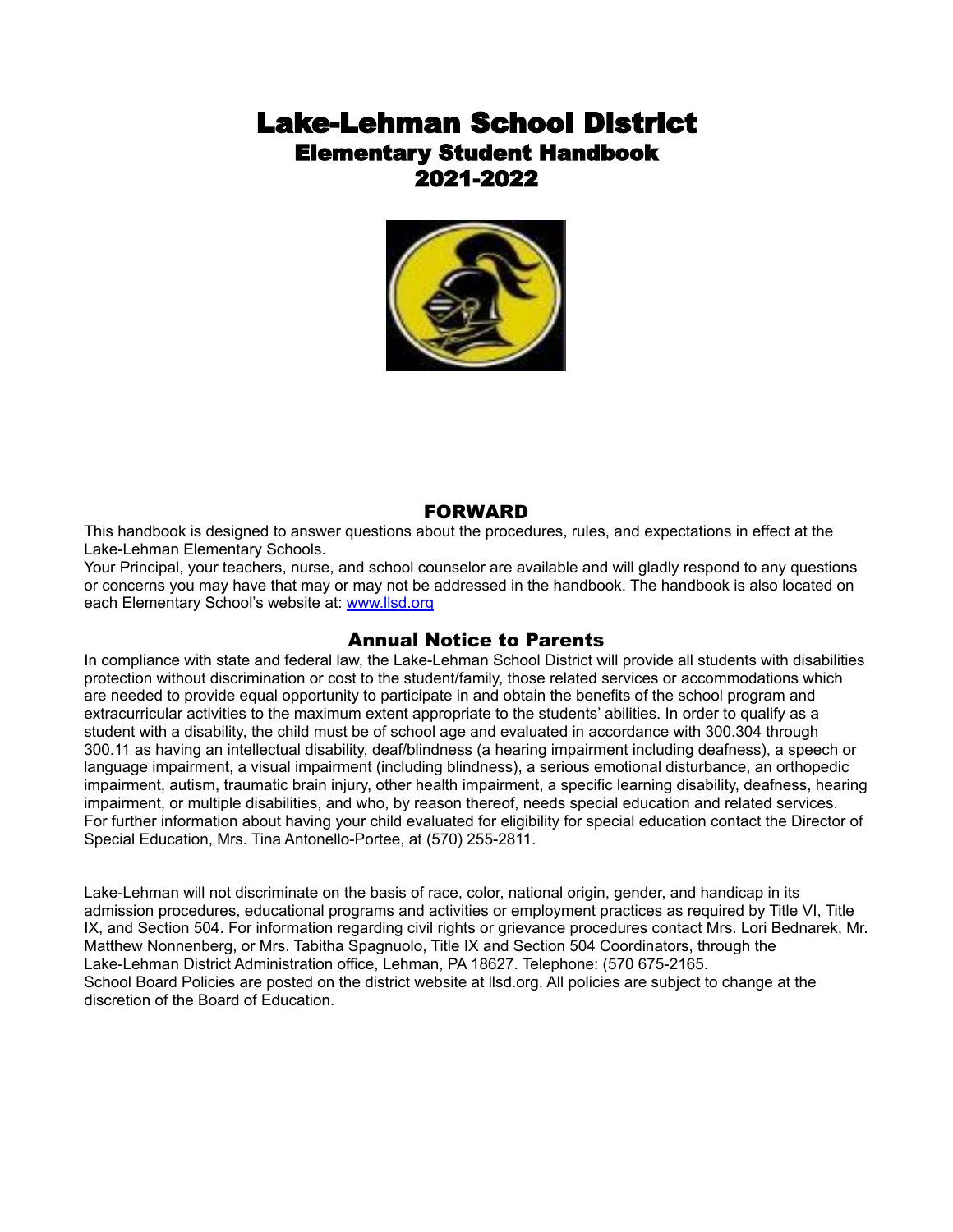| classroom teacher as soon as possible. Thank you.           | Please read the Elementary Student Handbook with your child and return this slip to your child's |  |
|-------------------------------------------------------------|--------------------------------------------------------------------------------------------------|--|
| I have received my copy of the Elementary Student Handbook. |                                                                                                  |  |
|                                                             |                                                                                                  |  |
|                                                             |                                                                                                  |  |
| Parent/Guardian Signature                                   | Date                                                                                             |  |

# **Lake-Lehman School District** *PUBLICITY REFUSAL FORM 2021-2022*

Dear Parent/Guardian:

Student names and/or photos and/or videotape footage of Lake-Lehman School District students involved in various school-related activities often are used as part of the district's community relations program.

Student names and/or photos and/or videotape footage may be used in district publications (e.g., school yearbook, school newspaper, district newsletter), district video productions, on the district website, or externally in the media (newspapers, radio, and television). If for any reason you do not want your child's name and image used in district publicity, please **complete the form below and return it to your child's teacher by September 24, 2021.**

**Please note:** Signing this form means that your child's name and/or image will not be released to the media or used in district publicity even if he or she receives athletic, scholastic, or other school achievements. Neither can your child be present for any group activities that are photographed or videotaped for potential publication either within the school or externally in the media.

If you have any questions, please contact the building principal.

# **PUBLICITY REFUSAL FORM**

If you do not want your child's name and image used in district publicity, please complete the information below and return this part of the form to your child's teacher by **September 24, 2021**

| Child's Name | Grade:  |  |
|--------------|---------|--|
| School       | Teacher |  |

*I do not want my child's name and/or image used in district publicity. I understand that my signature on this form means that my child's name and/or image will not be released to the media or used in district publicity, even if he or she receives recognition for athletic, scholastic, or other school achievements. Neither can my child be present for any group activities that are photographed or videotaped for potential publication either within the school or externally in the media.*

Parent/Guardian Name (please print) \_\_\_\_\_\_\_\_\_\_\_\_\_\_\_\_\_\_\_\_\_\_\_\_\_\_\_\_\_\_\_\_\_\_\_\_\_

Parent/Guardian Signature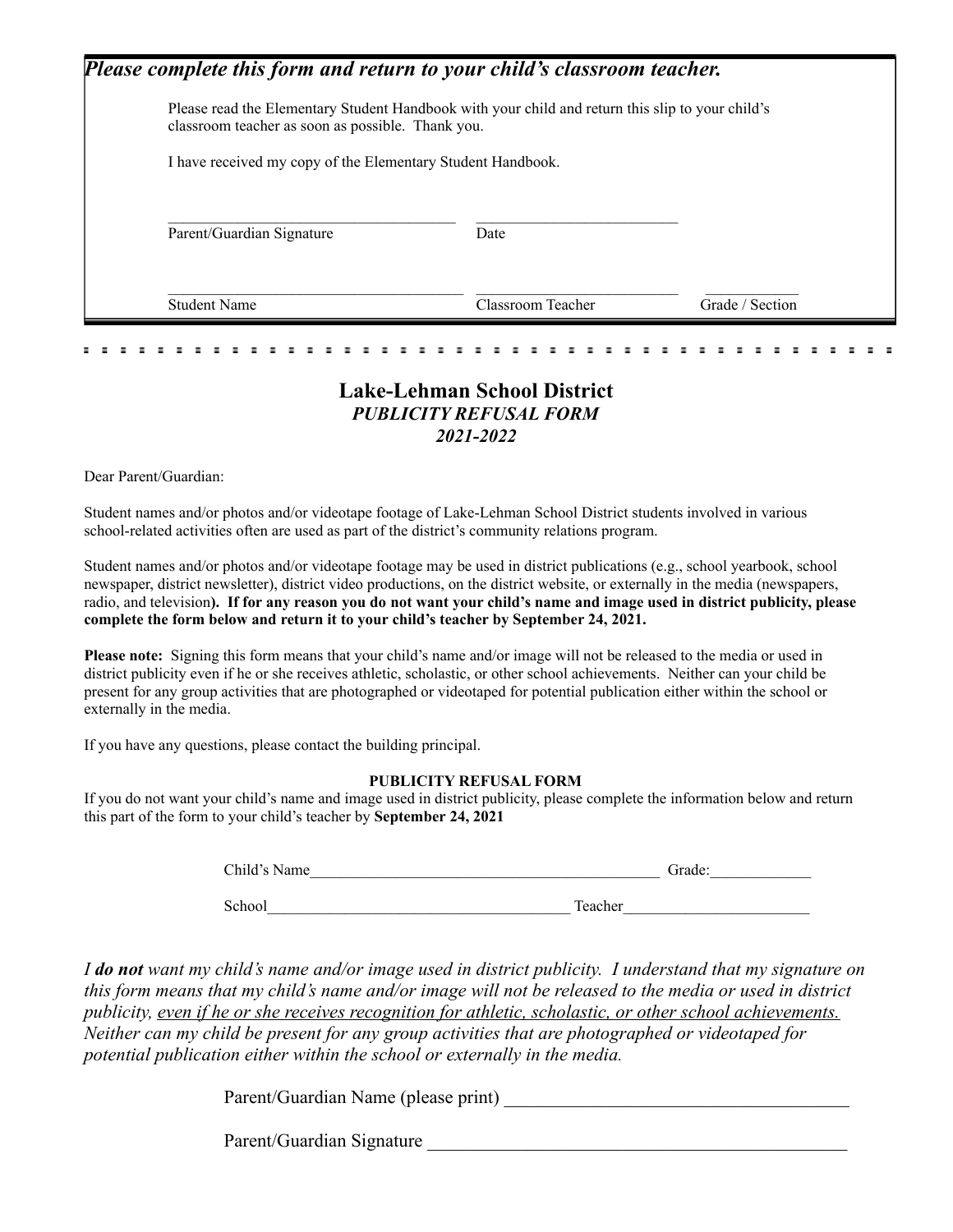# 2021-2022 Lake-Lehman School District P.O. Box 38, Lehman, PA18627 James E. McGovern, Superintendent

**ADMINISTRATION….…...675-2165 / fax 675-7657 TRANSPORTATION……………..………..675-2165**

**LEHMAN-JACKSON…......675-2165 / fax 674-5907 LAKE-NOXEN……….…....639-1129 / fax 639-3288 ROSS…….…477-5050 or 256-7897 / fax 477-2461**

Staff e-mail: lastnamefirstinitial@llsd.org

#### WEB SITE: **<http://www.llsd.org>**

Please check the Lake-Lehman School District web site frequently. Each district school building has a link for updates; including school newsletters, calendars, menus, forms, teacher web sites, etc.

#### MISSION STATEMENT

"The Mission of the Lake-Lehman School District is to inspire students to achieve personal fulfillment through the context of community, mastery, independence and generosity within a safe learning environment."

SCHOOL HOURS **Grades K-6:** Monday-Friday 8:55 a.m. – 3:40 p.m.; Teacher Hours: 8:20 a.m. – 3:50 p.m.

#### INTRODUCTION

It is our pleasure to welcome vou to Lake-Lehman School District! The faculty and staff join us in saying we hope this will be a successful and satisfying year for you.

The pages of this handbook contain important information regarding school policy and procedures. Parents and students should review the contents together. If you have any questions, please call the school office. Open and clear communication between school and home is important to the success of our educational program.

We welcome your participation and support this school year and solicit your membership in the PTO. Working together, we will be able to reach our collective and individual goals and celebrate the achievements of our students.

*Mr. Donald E. James, Principal Mr. Matthew Nonnenberg, Principal Ms. Nancy Edkins, Principal Lehman-Jackson Elementary Ross Elementary Lake-Noxen Elementary*

# ATTENDANCE

Regular attendance is essential to success in school. A student not only misses work on the day of absence, but is not prepared for the next day. All children are expected to attend each day unless they are ill or a family emergency arises. Every absence or tardiness must be documented and is monitored daily in ESchooldata.

An Elementary Absence Slip (available in the office or online) must be completed within 3 days after returning to school.

In cases of prolonged illness, a telephone call is requested. Homework assignments will be provided after three (3) or more days of absence.

Students absent for more than five (5) consecutive days or ten (10) days per quarter will be required to present a doctor's excuse for such absences. Absences without an excuse will result in a letter from the District Home and School Resource Officer. If not resolved, legal action could result.

#### ARRIVAL / TARDINESS

Doors open and homeroom begins at 8:55 a.m. Students are not to be dropped off before 8:55 a.m. unless they are scheduled for Day Care. There is no supervision for children until 8:55 a.m. Students are expected to be in attendance during the homeroom period of 8:55 – 9:20 a.m. Persistent tardiness is not acceptable.

#### EARLY DISMISSAL

A request to have a student excused from school early should be sent with the student the morning of the dismissal. The time and reason for leaving should be included. The student will remain in the classroom until the teacher is notified by the office to release the student. The parent, or authorized person, *must* report to the office and sign the child out. In order to ensure safety, all children will be dismissed from the office. Students will be released only to parents. If your child is to be released to another adult, written permission *must* be given by the parent and approved. When possible, medical and dental appointments should be made outside of school hours.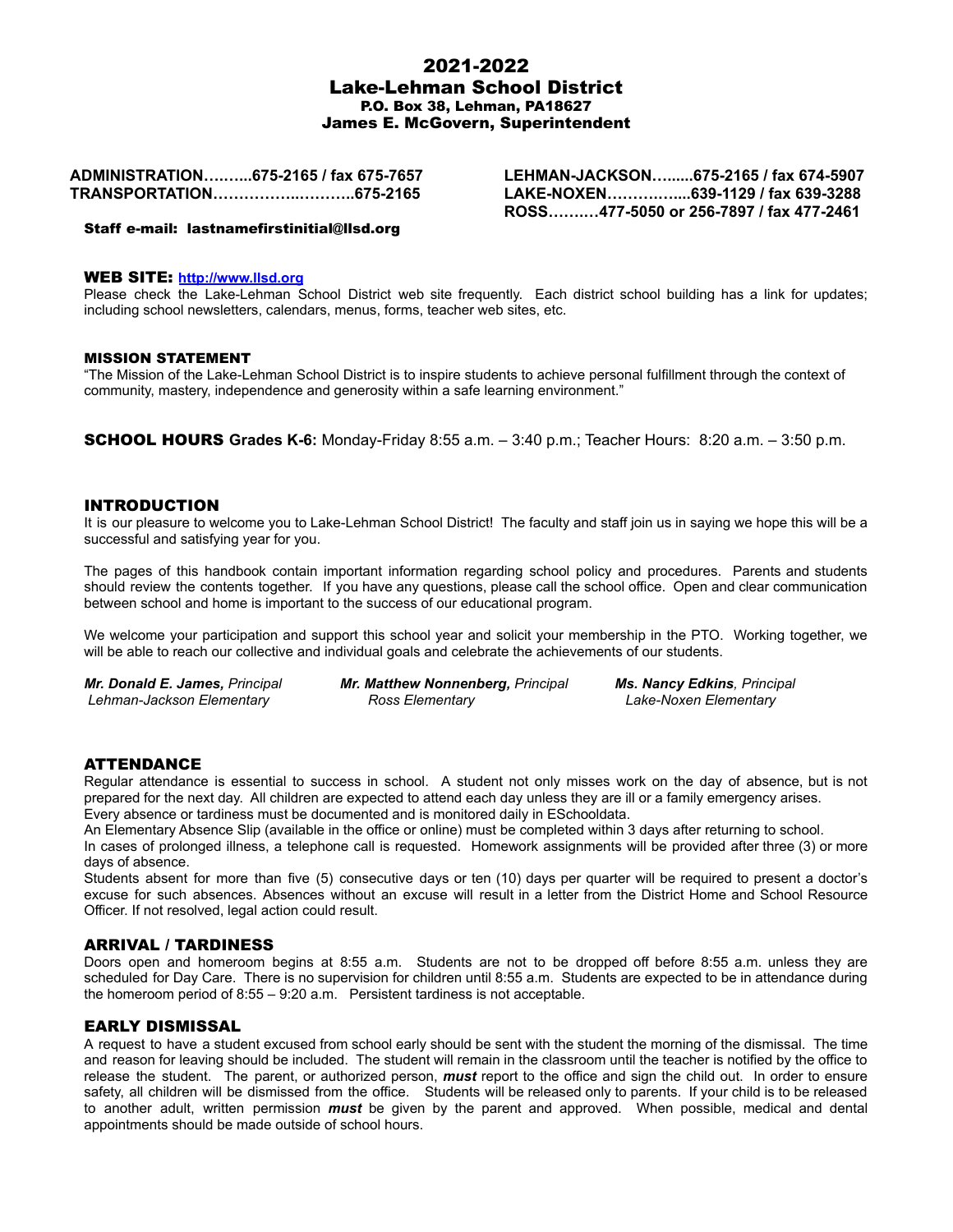# INCLEMENT WEATHER

The superintendent, through the advice of bus contractors and Penn DOT, determines when severe weather necessitates the need for school delays or early dismissals. Through the global calling system, each family will receive an automated phone call and/or text for notification of emergency late starts, cancellations and early dismissals. Announcements are also made over local radio and TV stations and their internet websites as well as the school district website. PLEASE DO NOT CALL THE SCHOOL as we receive the information at the same time as the general public. School phone lines must be kept open during these emergency situations. PLEASE BE SURE YOUR CHILD KNOWS WHAT PROCEDURE TO FOLLOW IN THE EVENT OF AN EMERGENCY OR WEATHER-RELATED EARLY DISMISSAL. The office *will not* be able to accept phone messages for alternative arrangements or reminders for individual children.

#### SNOW EMERGENCY BUS ROUTES

For the safety of our students, we have established snow school bus routes for use when school is delayed or dismissed due to weather conditions. A delay can be caused by snow or cold temperatures. When a delay is caused by snow, emergency bus routes will be in effect. **These bus routes are posted on the district website: www.llsd.org.** It is imperative that your child be at the designated stop at least ten minutes earlier than usual pick-up. If the bus does not arrive at the scheduled time, please wait an additional thirty minutes at which time your child may wait in a sheltered area but must watch for the bus to arrive. Failure to attend school will result in an unexcused absence when transportation has been provided. Parents must arrange to be at the designated stops to receive their children, especially in the case of an early dismissal. Please discuss with your child what he or she should do if you are unable to meet the bus.

# **TRANSPORTATION**

Students are permitted to ride only their assigned bus route. *Bus passes to ride another bus are not accepted.*

A Transportation Request Form must be approved and on file in the Transportation Coordinators office to provide pick-up and drop-off service at stops other than the student's home (example: day care). Please allow a minimum of two days' notice for bus changes when moving to a new residence. Forms are available on the district web site.

For a safe and enjoyable ride to and from school, children should be reminded frequently about the rules for good behavior on the bus:

- Be on time
- Wait for bus outside at bus stop, not indoors
- Enter and leave the bus in an orderly manner
- Follow the directions of the bus driver
- Remain seated until the bus stops
- Keep the aisles clear
- No live animals, large objects, or glass containers
- Keep conversational voices

**School bus transportation is a privilege and will be withdrawn for inappropriate behavior**. Bus drivers will make the first contact in notifying parents of misconduct. Parents will be notified through written incident reports of continued misbehavior. Bus suspensions will generally be issued **after** the third write up.

The Lake-Lehman School District reserves the right to place audio/video equipment on the buses as deemed necessary.

# FAMILY TRIPS

A family planning a trip during the school year must submit a written request outlining the itinerary. The Educational Trip Request Form is available on the district web site. Please consult the school calendar for dates of standardized testing. It is requested that families not schedule trips during these times. If the trip is approved as educational, the days missed may be approved as an excused absence. The maximum number of days excused for educational trips shall not exceed ten (10) per school year. Failure to have prior approval will constitute an illegal absence. Teachers will not be able to provide assignments in advance of their classroom instruction. Missed assignments will be made up upon the student's return to school

#### HOMEWORK

At Back-to-School Night your child's teacher will explain homework and class expectations. The purpose of homework is to reinforce concepts and provide additional practice of skills learned during the school day. Responsibility for homework should gradually increase for grades 1-6. Parents are encouraged to cooperate by providing support at home.

# CLASSROOM AVAILABILITY

Students are given ample time at the end of each day to prepare for dismissal. Having once left the classroom, students are not permitted to return for forgotten items or assignments

# GRADEBOOK

Parents of Lake-Lehman students can monitor their child's grades through the district Parent Portal online. Daily student attendance and grading information are available to parents via eschooldata. Attendance information is updated in near real-time and teachers update grade information regularly. Students are issued a username and password. To access eSchoolData, log on to portal on the Lake-Lehman School District web site at [www.llsd.org](http://www.llsd.org). For security reasons the district will not disclose username or password information over the phone or email. Lost passwords may be retrieved by contacting the Instructional Technology Department by phone, email or in person.

#### PROGRESS REPORTS

Progress reports are available to parents on eschooldata. Hard copies of student progress reports will be distributed upon request.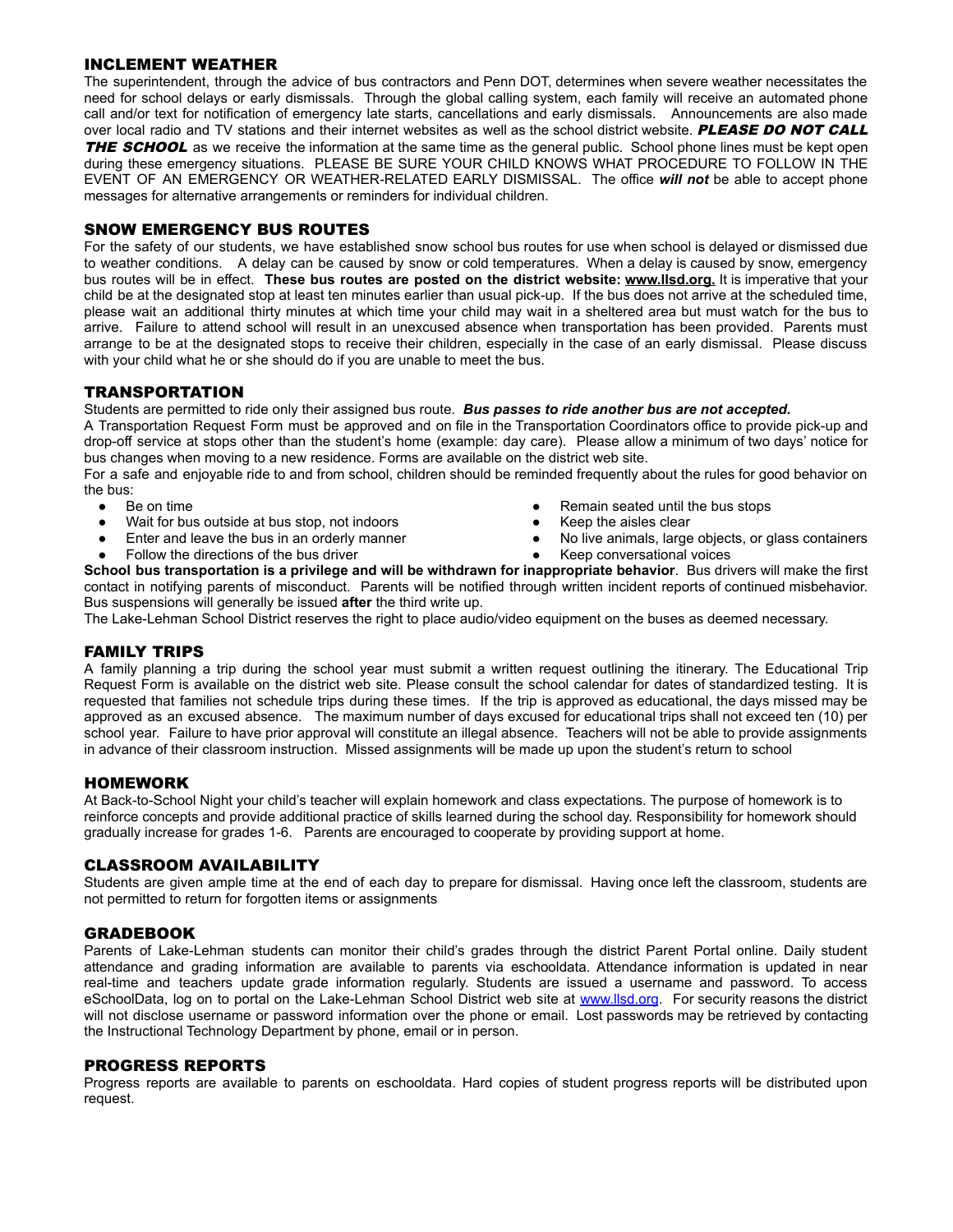# REPORT CARDS

Report cards are issued four times a year, at nine (9) week intervals. Parents may also access report cards via eSchooldata.(Kindergarten students do not receive a first quarter report card.) Kindergarten report cards are not available electronically.

# PROMOTION AND RETENTION

The school recognizes that the personal, social, physical, and educational growth of children will vary, and that they should be placed in the educational setting most appropriate to their needs at the various stages of their growth. It shall be the policy of the school that each child be moved forward in a continuous pattern of achievement and growth that is in harmony with their development.

A student shall be promoted when the curriculum requirements are successfully completed the student has achieved the academic standards established for the present level based on the professional judgment of the teachers and assessment results. A student shall earn the right to advance to the next grade by demonstrating mastery of the required skills and knowledge. The recommendation of the classroom teacher shall be required for promotion or retention of a student. The building principal is assigned final responsibility for determining the promotion or retention of each student.

# ASSIGNMENT OF CHILDREN TO NEXT GRADE

Assignment of children to the next grade is a carefully planned process. Students are assigned with the purpose of creating heterogeneous classes. In order to have the flexibility to develop appropriate and educationally sound classrooms, **Lake-Lehman School District will not honor requests for specific teachers**. By honoring requests, we would lose the ability to meet our needs in class development. However, we realize that there are times when a strong reason exists for a parent to request a particular placement. If that is your situation, you are asked to send a written note directly to the principal. Your

child's placement is important to you and is a priority to us. We ask that you trust our staff to make the best decisions for all students.

#### PARENT-TEACHER CONFERENCES

Communication is an essential part of the education program. We feel it is very important for parents to keep in close contact with the child's teacher concerning his/her progress. Parents are **welcome** and **encouraged** to get involved in their child's educational experience. Please remember to schedule a conference in advance so a time that is convenient for all can be established. Scheduled parent-teacher conferences are held in November.

#### CHILD STUDY TEAM

Instructional support is offered through regular education for those children experiencing academic, behavioral or social difficulties. The Child Study Team helps to identify problems and implement strategies designed to help students meet with success. The team consists of the principal, guidance counselor, Title I reading specialist, classroom teachers and parents. Requests for assistance can be made by teachers or parents. Our goal is to help all our students develop strategies that enable them to become independent learners.

#### . PSSA TESTING SCHEDULE 2021-2022

The Pennsylvania Department of Education requires annual administration of the Pennsylvania System of School Assessment (PSSA) tests. The 2021-2022 school year testing schedule is: Grades 3–6 English/Language Arts – April 25--29, 2022 Grades 3–6 Math and Science – May 2 – May 13, 2022. These tests are very important in determining how well our students are performing in relation to the state standards. **Please do not schedule any vacations or trips during this time.** Parents/guardians will receive individual student test results.

# PERSONAL PROPERTY

The school is not responsible for any loss of personal property. Personal belongings should be clearly marked with the student's name. A lost and found box is located in the health room office.

#### RECESS

Unless outdoor temperatures drop below 20 degrees, recess will be held outdoors most days during the winter. It is important that your child is dressed properly for the weather. Children should have coat, hat, gloves, and boots. At times, students bring articles and pieces of equipment from home that are inappropriate for use on our playgrounds. Please do not permit your child to bring the following: hard baseballs/balls, bats, toy guns, any sharp objects, skateboards, scooters, roller skates.

#### ELECTRONIC EQUIPMENT AND TOYS

Electronic games, iPad, cell phones, etc. are enjoyable for children of all ages. However, because of the potential interruptions to the learning environment and the danger of their being broken, lost, or stolen, these items remain at home. Special exceptions may be granted when they relate to school projects. Chromebooks are school property and will be treated with care.

**EMERGENCY INFORMATION CARD** Emergency contact cards are distributed each year. Please complete all information, sign and date the card. We request that you provide the school with at least two emergency numbers in addition to your home and work numbers in the event you cannot be reached. Additional contacts can be added on the back of the card. *Please keep this information up to date.*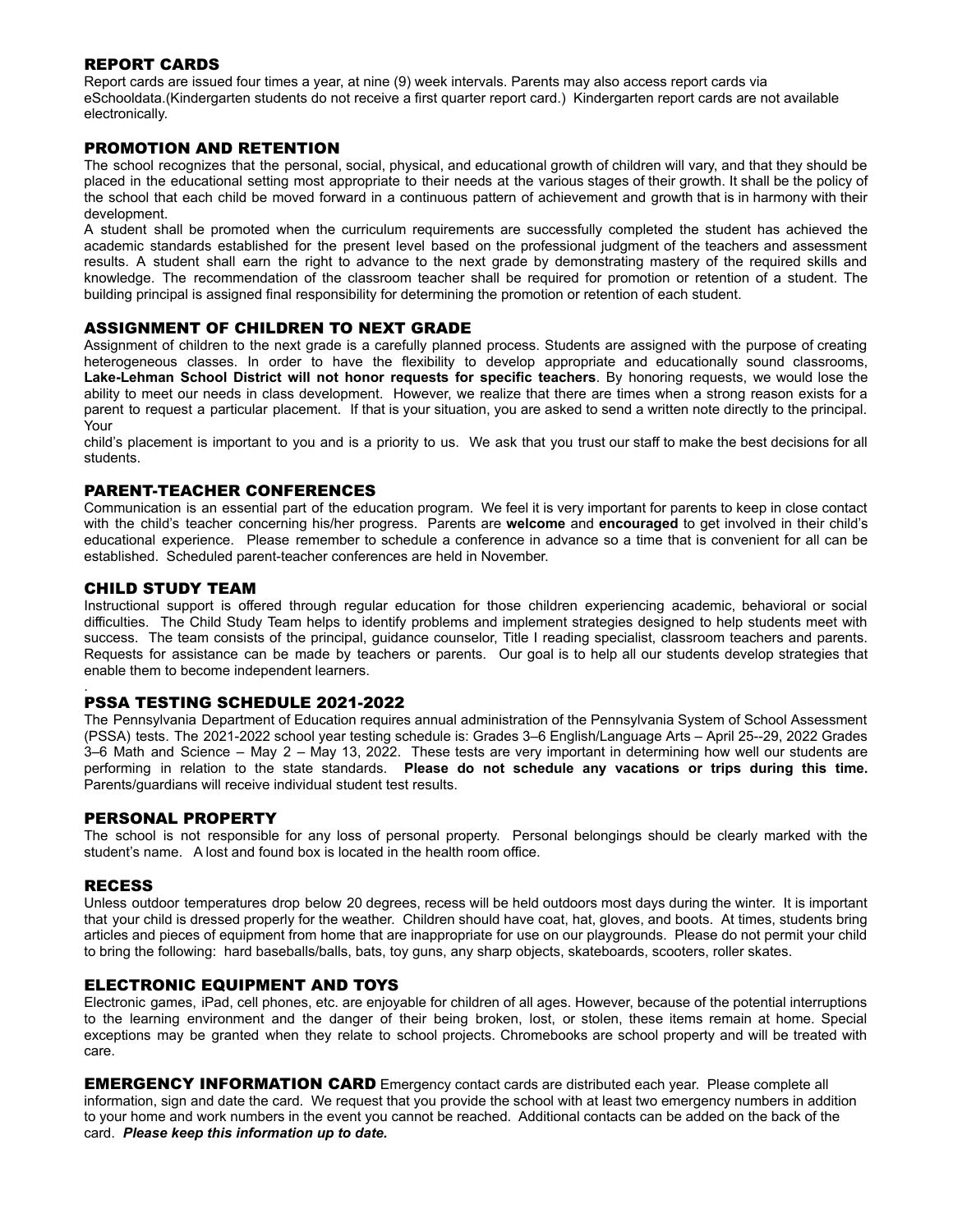# MEDICINE:

The Lake-Lehman School District follows the PA State Mandated Policy for Administration of Medication during school hours. There will be no exceptions made.

# STUDENT DRESS CODE

The following attire is not permissible in the Lake-Lehman School District:

- Clothing which displays inappropriate pictures, gestures, or words, drug use, alcohol/tobacco products, weapons, profanity, or sexual innuendo.
- Halter tops, tank tops, shirts or blouses exposing the midriff, or other immodest clothing.
- Baggy pants worn below the waistline that reveals undergarments.
- Pajamas or other sleepwear
- Hats of any type or style that must be removed upon entering the building.
- Jeans with excessive rips or holes.
- Shorts are allowed provided the length extends at least to the end of the student's fully extended fingertips.
- Shoes must be appropriate for outdoor recess and physical education class.

Constant and willful violation of the dress code will result in disciplinary action.

# SCHOOL PICTURES / PUBLICITY PHOTOS

School pictures are taken every year and are offered for sale to the children on a prepaid basis. There is no obligation to purchase these pictures. All children will have their picture taken for school records.

If you do not want to have photos of your child included in our school newsletters, yearbooks, or local newspaper publicity, please complete the Publicity Refusal form found in this handbook.

#### STUDENT WELLNESS POLICY

The Lake-Lehman School District has adopted a Student Wellness Policy. The law required each school district participating in the National School Lunch Program to develop a wellness policy that promotes the health of students and addresses the growing problem of childhood obesity. This policy is a federal mandate under the Child Nutrition and WIC Reauthorization Act of 2004.

The Lake-Lehman Board of School Directors has adopted a Student Wellness Policy that includes measurable goals for nutrition education, physical activity, food provided on campus and other school-based activities designed to promote student wellness. The goals set forth in this policy establish regulations for ala-carte foods, fundraisers, vending machines, classroom parties and foods used as rewards. We are requesting all parents and caregivers assist us with these efforts.

#### Classroom Celebrations

- All classroom party foods for holidays should be nutritious. Holiday party food arrangements will be coordinated by individual classroom teachers.
- Children's birthdays may be recognized; however, refrain from sending or bringing food items to school to celebrate.
- Nutritious food and beverage choices are encouraged for those children who bring their lunch to school.

We appreciate your cooperation in the effort to focus on student nutrition and health.

# TEXTBOOKS / LIBRARY BOOKS

Students are responsible for all textbooks and library books issued to them. A fee will be assessed for lost or damaged books. If a lost book is found, money paid will be refunded.

#### INTERNET / TECHNOLOGY ACCEPTABLE USE POLICY

Lake-Lehman School District recognizes the vital role technology plays in the teaching of our children and how it relates to the curriculum at all levels K-12. Our goal is to provide all of the necessary tools to expand our students learning potential. Lake-Lehman has taken every reasonable step to safeguard our students, faculty, staff, and administration from inappropriate use of internet resources. Lake-Lehman has implemented web filtering services which will block material from internet resources accessed by our users, such as pornography, violence, profanity, etc. However, when accessing a network of millions of computers throughout the world it is impossible to control all of the content accessed on such a global scale. For example: when performing a search for resources it may be possible to gain access to material that is inappropriate as described above. It is our responsibility as internet users to police ourselves and not willingly access such material.

Outlined below is a list of guidelines and provisions Lake-Lehman School District requires all students to follow and abide by. All students and their legal guardian must sign the Acceptable Use Policy each school year. (A complete copy is available for download at www.llsd.org) After receiving the signed policy, the student will be given access to the computer network and the district internet.

#### Any inappropriate use of the resources of the Lake-Lehman computer network or internet will result in the loss of **computer privileges as well as disciplinary action.**

Inappropriate use of the district computer network and internet access is prohibited. This includes but is not limited to:

- I. Willingly access objectionable material
- II. Destroying, changing, or copying another user's data
- III. Using the computer network for illegal activity. This includes violating copyright laws.
- IV. Signing onto the computer network as a user other than your own username, with or without permission of said user.
- V. Sending broadcast messages, anonymous messages, internet instant messages or any variation of messaging.
- VI. Vandalizing computer equipment or degrading computer and/or network system performance.
- VII. Accessing data and or resources you do not have authorization for.
- VIII. Installing games, applications, or any type of software not licensed and/or approved by the district.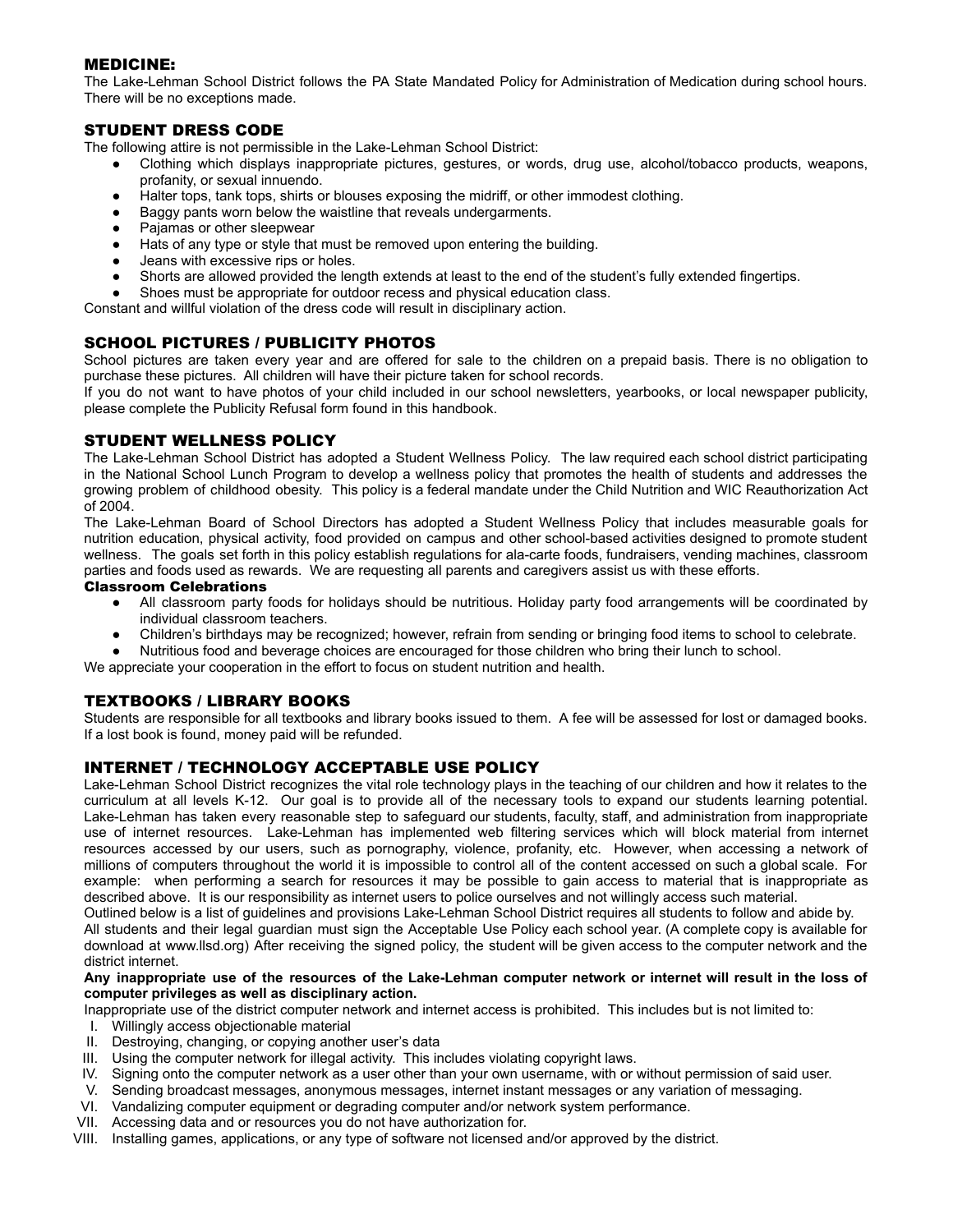- IX. Using internet email such as Hotmail, Gmail etc.
- X. Invading the privacy of others.

#### LUNCH/BREAKFAST PROGRAM

Two nutritionally balanced meals are served daily- breakfast and lunch. Free or reduced price meals are available to those who qualify. Application forms are sent home at the beginning of each school year. It is important that applications are returned, even if you do not qualify. Information contained is used for grant applications. Applications may be made at any time throughout the school year.

Menus are available on the district web site.

For the school year 2021-2022 Lake-Lehman will be offering free meals to all students under a USDA program.

# VOICE MAIL TELEPHONE and EMAIL MESSAGES

When you need to contact your child's teacher or another staff member, please utilize email or the telephone voice mail system. Phones do not ring in classrooms during instructional time, but voice mail messages may be left at any time, day or night. Parents may reach the teacher personally if they call between 8:20 -8:55 a.m. and 3:40 –3:50 p.m.; otherwise, calls go directly into the teacher's voice mail. Teachers check for messages throughout the school day. Staff phone numbers and school email addresses are available on the school website.

#### ASSERTIVE DISCIPLINE PLAN

We believe all students can behave appropriately while at school. We will allow no student to stop the teacher from teaching or prevent other students from learning.

Each classroom establishes and posts rules, rewards, and consequences. There are also guidelines for out-of-class behavior in the halls, lavatory, cafeteria, and on the playground.

The use of any physical restraint shall be limited to the following circumstances:

- To subdue a disturbance
- To obtain possession of weapons or other dangerous objects
- Self defense
- For protection of persons or property

All students are expected to behave in a developmentally appropriate manner. The choice of behavior is the student's. Behaviors may be rewarded with praise, special activities, or positive phone calls as incentives.

# SCHOOL RULES

All students are expected to behave in an appropriate manner which reflects age, grade level, or program placement. Students must adhere to the following regulations:

- Be where they should be, on time, and with proper materials
- Not participate in any activity which interferes with the rights of other people or disrupts orderly procedure.
- Do no harm to self, to others, or to property.

These rules are a guide and are examples of infractions. Student infractions will result in consequences to include detention, loss of privilege, suspension, and/or expulsion.

#### SCHOOL SUSPENSIONS

Students can be suspended from school from one to ten days for the following reasons:

- Smoking/use of smokeless tobacco/vaping \* Violations of Bus Discipline Policy
- Drug and Alcohol Abuse Policy violations \* Disrespect to school personnel
- Vandalism \* Obscenity
- 
- 
- 
- 
- 
- 
- Terroristic Threats **Figure 2018 CONFIDENT EXECUTE:**  $\star$  Weapons Policy violations
- Theft Theft **\*** Repetition of other infractions that are not ● Skipping class/school managed by other means

# SUBSTANCE ABUSE POLICY

The Lake-Lehman School District Policy on substance abuse shall consist of four (4) response modes: **Prevention, Early Assistance, Punitive Responses, and Professional Counseling Referral.**

#### STUDENT TRANSFER

If a student transfers to another school, parents should notify the teacher and/or principal at least two weeks in advance. Library books, textbooks, and Chromebook must be returned before leaving. Permanent school records will be forwarded to the new school after all obligations are met.

#### STUDENT USE OF PHONE / MESSAGES

The school telephone is for business purposes. Student use of the school phone is discouraged. Only emergency calls are permitted. Children need to plan and be responsible for lunch money, homework, required materials, or arrangements to play with friends. Preplanning is essential, since parent messages to students are a disruption of valuable class time and cannot be delivered. Parent cooperation and understanding are needed in this area.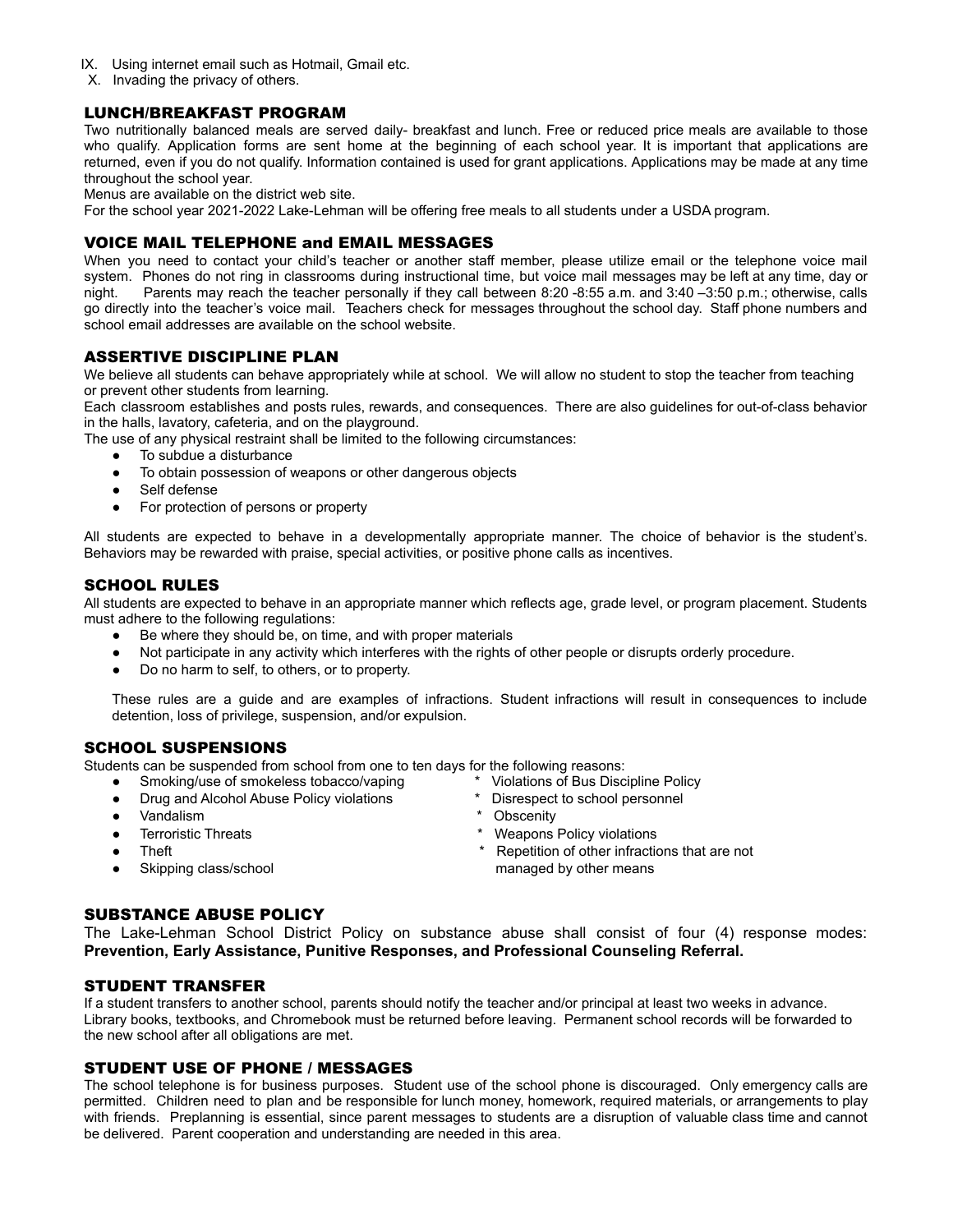# KINDERGARTEN READINESS PROGRAM

Lake-Lehman School District presents a readiness program for four-year old children and their parents. Meetings are held throughout the school year to acquaint children and their parents with our building, staff and programs. Staff presentations may include Reading Readiness, Math Readiness, Nutrition and Health, Bus Safety and Kindergarten Registration. This program is intended for children who will begin Kindergarten in the Fall of the following school year. Please contact the school office to register your child for this program.

#### VISITORS/VOLUNTEERS

In order to balance visits to schools and to protect the safety of students and personnel, the following rules apply to all people who visit our school:

All school buildings remain locked during the school day. To be admitted, visitors must ring the main entrance doorbell. After acknowledgement by office personnel, state your name and reason for requesting entrance. **All visitors, parents, and volunteers must report directly to the office and scan their driver license to receive a visitor badge/pass.**

Any visitor not abiding by this policy shall be asked to leave. If refusal is encountered or if entrance is attempted again, the building administrator shall summon the police. Please do not approach your child on the playground

All volunteers MUST be School Board approved. The school district policy and procedures regarding volunteer clearances can be found at [www.llsd.org](http://www.llsd.org) under the Parents tab. Instructions for obtaining all the necessary clearances with links are posted.

# PTO

The Lehman-Jackson Elementary PTO, Ross Elementary PTO, and the Lake-Noxen Elementary PTO are an integral part of the overall school program. They serve the students in many ways, and thus, serve the school. To function effectively, they need volunteer workers with a broad range of talents and skills. We urge all parents to become involved. A membership drive is conducted in the Fall. Annual fundraisers support class field trips, assembly programs and various events for the student body.

#### NONDISCRIMINATION IN SCHOOL AND CLASSROOM PRACTICES

It is the policy of the Lake-Lehman School District to provide an equal opportunity for all students to achieve their maximum potential through the programs offered in the schools regardless of race, color, creed, religion, gender, sexual orientation, ancestry, national origin or handicap/disability.

The Lake-Lehman School District shall provide to all students, without discrimination, course offerings, counseling, assistance, employment, athletics and extra-curricular activities, as required by Title VI, Title IX, and Section 504.

The district Compliance Officer is Mr. James E. McGovern, Superintendent of Schools, P.O. Box 38, Lehman, PA 18627

**\*\*See" Student Responsibilities/Code of Behavior" below.\*\***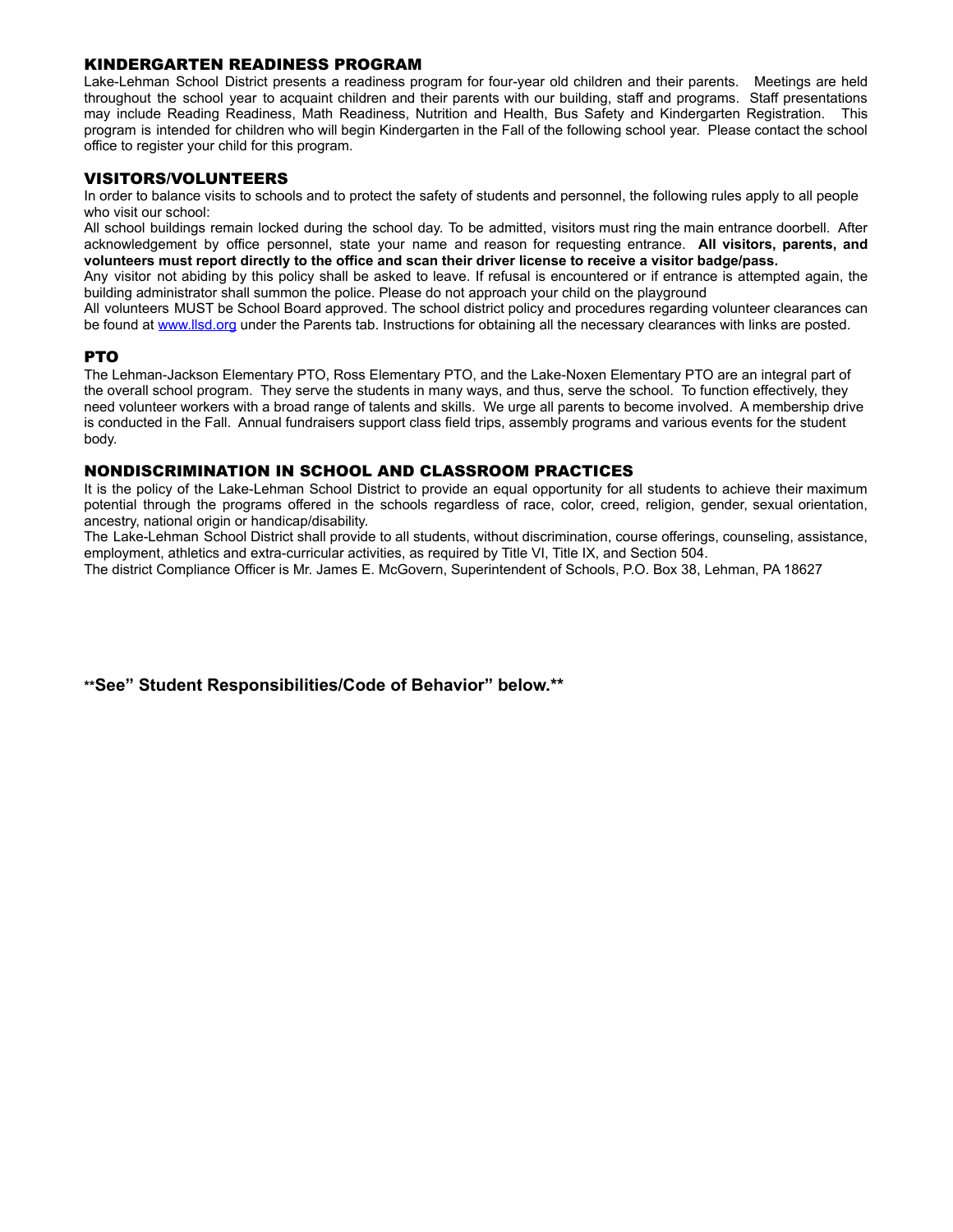# **STUDENT BEHAVIOR/ STUDENT RIGHTS AND RESPONSIBILITIES**

# *Introduction:*

The objective of a code of behavior for the Lake-Lehman School District Elementary Schools is to establish guidelines that will foster a spirit of communication, cooperation, tolerance and respect among the students and other members of the school community. These guidelines should help school staff and children understand the need to model good behavior and to take responsibility for their own behavior. Maintaining a program of acceptable student behavior is of major importance. The purpose of this code of behavior is to provide general regulations governing the behavior of elementary students. Each member of the school community is expected to function in accordance with this code. This code shall be mandatory and enforced uniformly among the Lake-Lehman Elementary Schools.

Students must assume responsibility for their own learning, be responsible learners, and assume the responsibility for exhibiting conduct that does not infringe upon the right of another. The school has the right to expect reasonable and self-disciplined behavior from each student. At the same time, the school must seek to protect the right of every student to an education and provide safeguards for the health, safety, and the rights of each individual.

It is the responsibility of all students, families, care givers, and staff members to become familiar with the code of behavior that follows. All must recognize that students engaging in unexpected conduct will be subject to disciplinary action.

#### *The offenses listed below are guidelines for behavior. The list is not all-inclusive and the offenses are examples. The administration reserves the right to assign a level offense depending on the severity of the infraction.*

# **Disciplinary Guidelines: Infractions and Consequences**

**At the discretion of the principal, teacher, or staff member, students not following the discipline policy may be subject to the following set of discipline guidelines. Please note these are examples, not an exhaustive list.**

#### Infractions:

- Inappropriate behavior
- Inappropriate/profane language or gestures
- Dishonesty
- Disruptive behavior
- Disrespectful behavior
- **Bus conduct incident**
- **Insubordination**
- **Forgery**
- Misuse of technology
- Harassing or bullying behaviors\*
- Unwilling to complete classwork/cooperate
- Endangering health, safety, welfare of self or others
- Use of profanity toward student or staff
- **Terroristic Threats**
- Physical Aggression, Fighting, Assault
- Vandalism
- **Theft**
- Discriminatory language/behavior
- **Weapons Violation**
- Violation of Drug, Alcohol and Tobacco Policy

#### Possible Consequences:

- At the discretion of the principal a student discipline file and anecdotal record may be initiated.
- One to one meeting with the principal to review the infraction which will be made part of the written record of the student discipline file maintained by the principal, and recommendations will be made for appropriate behavior so the infraction is not repeated.
- Reprimand by the Principal
- Loss of privileges, detention or suspension
- Counseling referral
- Fixes damage and/or makes restitution
- Immediate parental/familial contact
- Parent conference with principal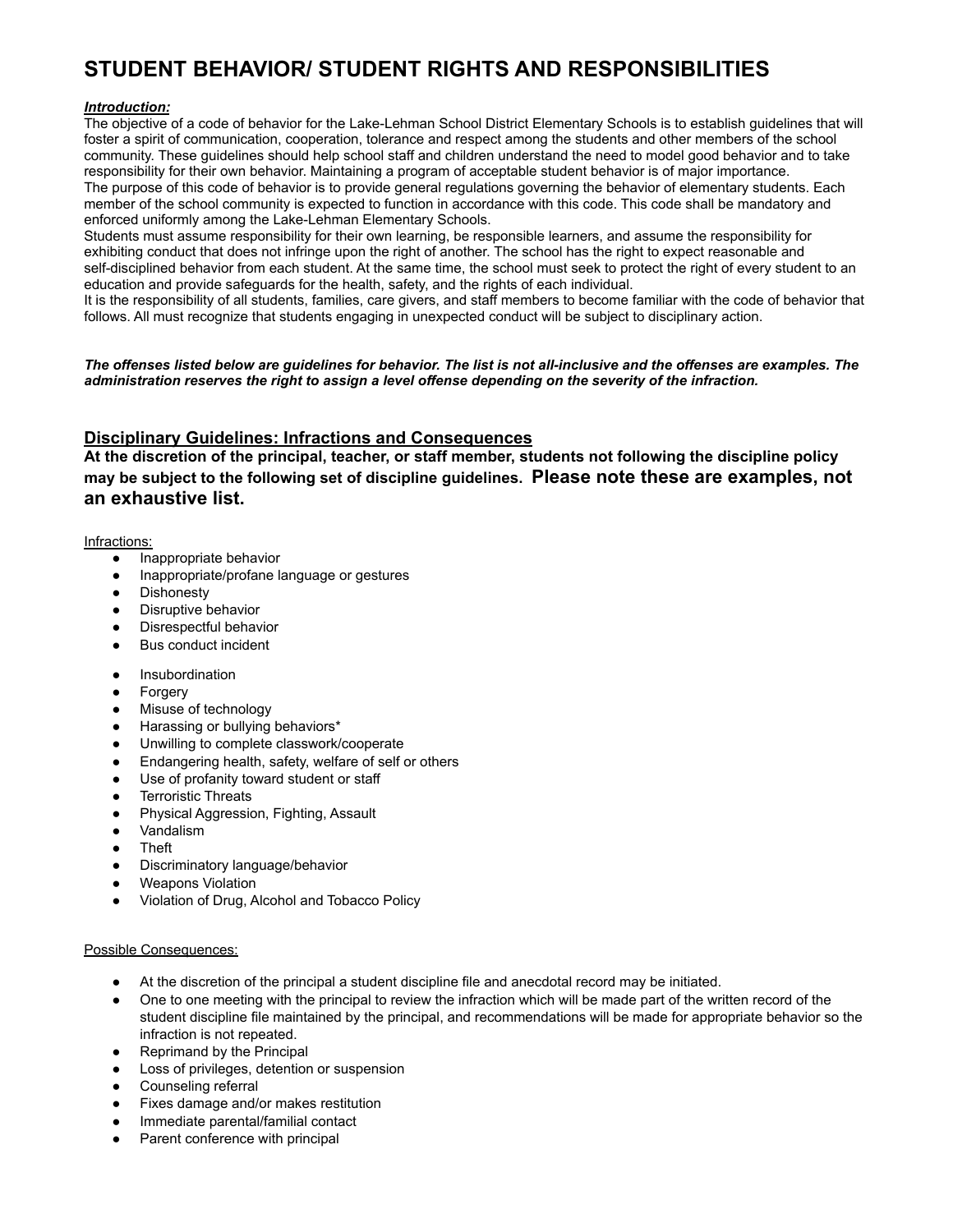- In school suspension and/or loss of privileges
- 1 –3 day suspension
- 3- 5 day suspension
- $\bullet$  6 10 day suspension
- Counseling/intervention
- Fixes damages and/or makes restitution
- May include referral to the Superintendent and School Board for consideration of expulsion and/or alternative placement.
- Referral to law enforcement

\*Definition of bullying: threatening, stalking, or seeking to coerce or compel a person to do something; engaging in the nonverbal, verbal, written, cyber or physical gestures and/or conduct that threatens another with harm, including intimidation through the use of epithets or slurs involving race, ethnicity, natural origin, religion, religious practices, sexual orientation or identification, age or disability that substantially disrupts the educational process. It is usually, but not necessarily, repeated over time.

# **Suspension/Expulsion Guidelines**

# **In-School Suspension (up to 5 days)**

● This type of suspension will be served at the school with students reporting to and being dismissed at regular times.

# **Full Out-of-School Suspension (up to 10 days)**

- This type of suspension shall be reserved for serious or persistent infractions of school rules. Due to the need for investigation prior to full suspension, all initial suspensions shall be a temporary classification. If, after reviewing the evidence and considering the nature of the offense, a temporary suspension followed by a full suspension may not exceed ten days. An informal hearing to the student, parent/legal guardian will be offered by the principal within 3 days of the start of the temporary suspension.
- *● Exclusion from school may be based on a single incident or accumulation of several incidents. Chronic, habitual behavior could result in the exclusion of a student from school in the form of suspension or expulsion. Exclusion of school can occur in the following forms: Suspension - exclusion from school for a period of up to ten (10) school days. Expulsion - exclusion from school by School Board action for a period of over ten (10) days.*
- *● Students who are suspended or expelled will be informed of the reason(s) for the action and will be given an opportunity to discuss the behavior causing the action before the action becomes effective. A hearing is not required prior to a suspension of up to three (3) days. An informal hearing will be offered within five (5) school days to the student as well as the parent(s) or guardian(s) when a student receives a suspension of four (4) or more days.*
- *● Whenever possible, any student being suspended will be directed, in the presence of an administrator, to telephone a parent or guardian to inform or supply information requested by the parent or guardian.*
- *● The parent(s) or guardian(s) will also be notified by letter of the suspension. A copy of the disciplinary action will also be issued to the student for immediate delivery to a parent or guardian.*
- *● A parent conference may be requested before the student is readmitted to the regular school program following a suspension.*
- *● Students who are suspended are not permitted to attend any school functions during or after school hours during the period of the suspension. Any suspended student who is on school property without permission of the administration is subject to prosecution under trespassing laws.*
- *● All student privileges are revoked when a student is suspended from school. A suspension does not relieve a student from responsibility for any penalties previously incurred unless arranged by an administrator. Students who are less than seventeen (17) years of age are still subject to the compulsory school attendance law even though expelled and must attend another school. (Refer to Board Policy 233 titled ―Exclusion from School—Suspensions and Expulsions‖ for a copy of the complete policy.*
- *● All suspensions will be conducted under the guidelines set forth in Chapter 12 of 22, Pennsylvania School Code, as amended.*

# SCHOOL BOARD POLICIES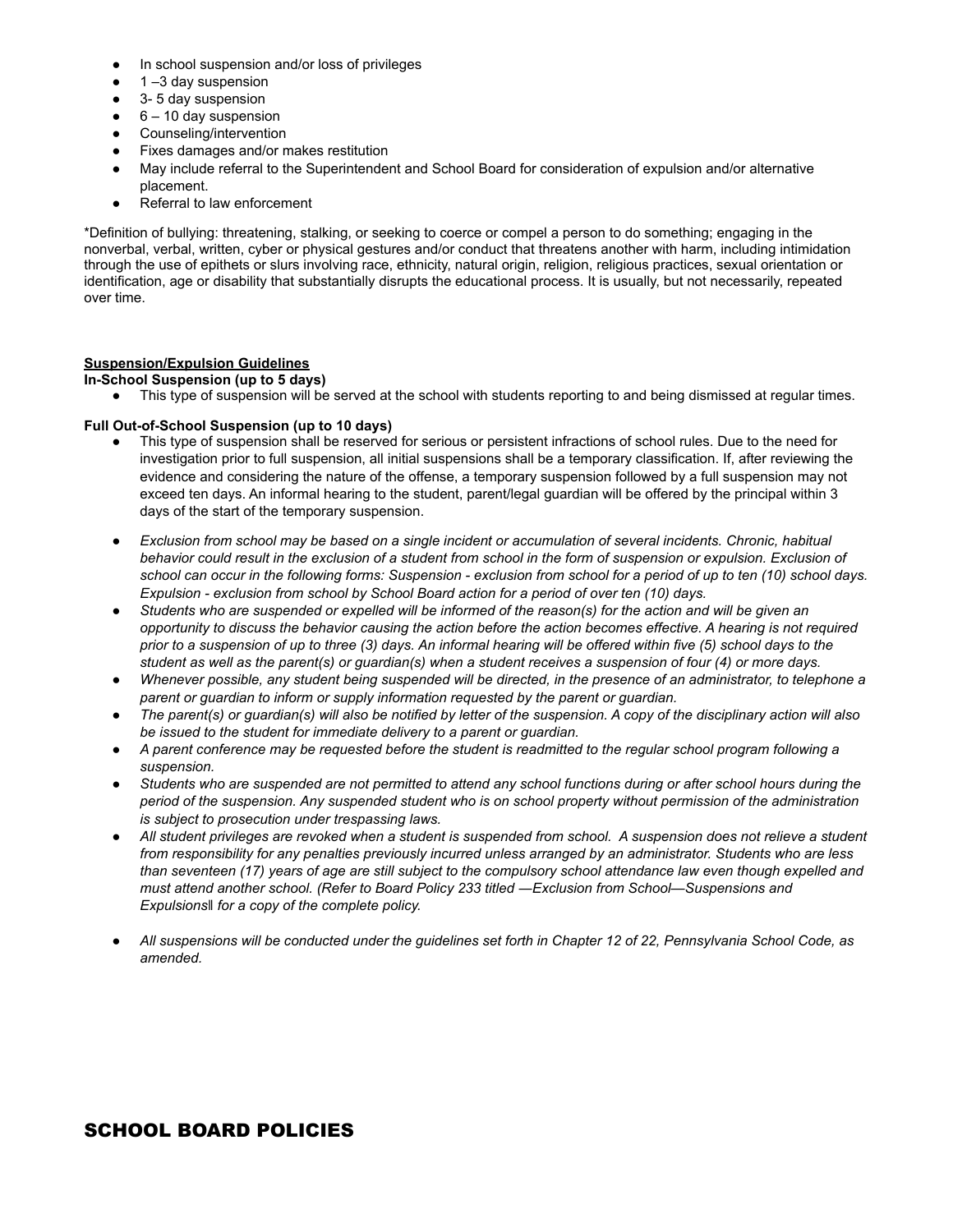# STUDENT RIGHTS AND RESPONSIBILITIES- (Board Policy 235)

#### **Purpose**

This policy sets forth guidelines by which student rights and responsibilities are determined, consistent with law and regulations.

#### **Authority**

The Board has the authority and responsibility to establish reasonable rules and regulations for the conduct and deportment of district students. At the same time, no student shall be deprived of equal treatment and equal access to the educational program, due process, a presumption of innocence, and free expression and association, in accordance with Board policy and school rules.[\[1\]](http://www.legis.state.pa.us/cfdocs/legis/LI/uconsCheck.cfm?txtType=HTM&yr=1949&sessInd=0&smthLwInd=0&act=14&chpt=5&sctn=10&subsctn=0)[\[2\]](http://pacodeandbulletin.gov/Display/pacode?file=/secure/pacode/data/022/chapter4/s4.4.html&d=reduce)[\[3\]](http://pacodeandbulletin.gov/Display/pacode?file=/secure/pacode/data/022/chapter12/s12.1.html&d=reduce)[\[5\]](http://pacodeandbulletin.gov/Display/pacode?file=/secure/pacode/data/022/chapter12/s12.3.html&d=reduce)[\[13\]](http://pacodeandbulletin.gov/Display/pacode?file=/secure/pacode/data/022/chapter12/s12.4.html&d=reduce)[\[14\]](http://pacodeandbulletin.gov/Display/pacode?file=/secure/pacode/data/022/chapter12/s12.9.html&d=reduce)

#### **Guidelines**

Attendant upon the rights established for each student are certain responsibilities, which include regular attendance; conscientious effort in classroom work and homework; conformance to Board policies and school rules and regulations; respect for the rights of teachers, students, administrators and all others who are involved in the educational process; and expression of ideas and opinions in a respectful manner.[\[4\]](http://pacodeandbulletin.gov/Display/pacode?file=/secure/pacode/data/022/chapter12/s12.2.html&d=reduce)[\[5\]\[](http://pacodeandbulletin.gov/Display/pacode?file=/secure/pacode/data/022/chapter12/s12.3.html&d=reduce)6][7][8][9]

It shall be the responsibility of the student to: $[4]$ 

- 1. Be aware of all policies, rules and regulations for student behavior and conduct him/herself accordingly. Each student shall assume that, until a rule is waived, altered or repealed in writing, it is in effect.[8]
- 2. Volunteer information in matters relating to the health, safety and welfare of the school community and the protection of school property.
- 3. Dress and groom to meet standards of safety and health, and not to cause substantial disruption to the educational processes.[10]
- 4. Assist the school staff in operating a safe school.
- 5. Comply with federal, state and local laws.
- 6. Exercise proper care when using district facilities, school supplies and equipment.[11]
- 7. Attend school daily and be on time to all classes and other school functions.[7]
- 8. Make up work when absent from school.
- 9. Pursue and attempt to satisfactorily complete the courses of study prescribed by local school authorities.
- 10. Report accurately in student media.[9]
- 11. Not use obscene language in student media or on school property.[9]

Violations of this policy may result in disciplinary action, consistent with the Code of Student Conduct and Board policy.[8][12]

A listing of students' rights and responsibilities shall be included in the Code of Student Conduct, which shall be distributed annually to students and parents/guardians.[\[5\]\[](http://pacodeandbulletin.gov/Display/pacode?file=/secure/pacode/data/022/chapter12/s12.3.html&d=reduce)8]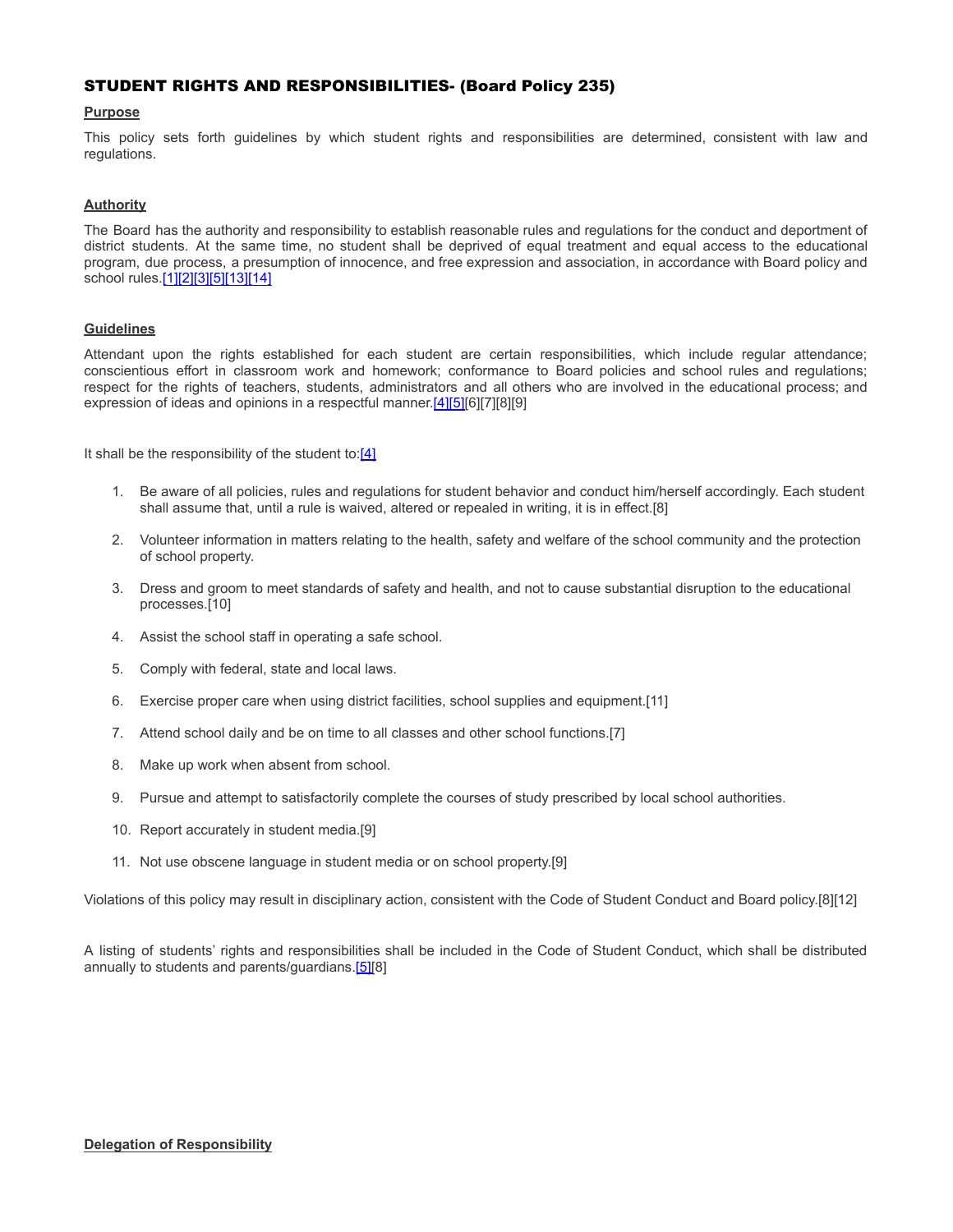The Superintendent or designee shall develop administrative regulations consistent with law and Board policy to ensure that student rights under specific conditions are properly recognized and maintained.

Legal

[1. 24 P.S. 510](http://www.legis.state.pa.us/cfdocs/legis/LI/uconsCheck.cfm?txtType=HTM&yr=1949&sessInd=0&smthLwInd=0&act=14&chpt=5&sctn=10&subsctn=0)

[2. 22 PA Code 4.4](http://pacodeandbulletin.gov/Display/pacode?file=/secure/pacode/data/022/chapter4/s4.4.html&d=reduce)

- [3. 22 PA Code 12.1](http://pacodeandbulletin.gov/Display/pacode?file=/secure/pacode/data/022/chapter12/s12.1.html&d=reduce)
- [4. 22 PA Code 12.2](http://pacodeandbulletin.gov/Display/pacode?file=/secure/pacode/data/022/chapter12/s12.2.html&d=reduce)
- [5. 22 PA Code 12.3](http://pacodeandbulletin.gov/Display/pacode?file=/secure/pacode/data/022/chapter12/s12.3.html&d=reduce)
- 6. Pol. 130
- 7. Pol. 204
- 8. Pol. 218
- 9. Pol. 220
- 10. Pol. 221

11. Pol. 224

- 12. Pol. 233
- [13. 22 PA Code 12.4](http://pacodeandbulletin.gov/Display/pacode?file=/secure/pacode/data/022/chapter12/s12.4.html&d=reduce)
- [14. 22 PA Code 12.9](http://pacodeandbulletin.gov/Display/pacode?file=/secure/pacode/data/022/chapter12/s12.9.html&d=reduce)

Pol. 000

- Pol. 103
- Pol. 218.1

Pol. 218.2

- Pol. 249
- Pol. 705

# BULLYING/CYBERBULLYING (Board Policy 249)

The Lake-Lehman School District recognizes that bullying/cyberbullying of students has negative effects on the educational environment of its schools. Bullying interferes with the learning process, and may present an obstacle to the academic, vocational, and social/emotional development of students. Bullying/cyberbullying can also escalate into more serious violent offenses. The district has an obligation to promote mutual respect, tolerance, and acceptance, and will not tolerate any behavior that infringes on the safety of any student. Therefore, it shall be the policy of the school district to maintain an educational environment in which bullying and cyberbullying in any form is not tolerated. Toward that end, bullying and cyberbullying are prohibited on school grounds, at school-sponsored events and activities, on school buses and other school-sponsored transportation and at school bus stops.

Refer to Board Policy 249 titled —Bullying/Cyberbullyingll for a copy of the complete policy.

#### FIGHTING

The Lake-Lehman School District will maintain a safe and orderly learning environment. Fighting cannot be tolerated. Students who engage in fighting, instigate a fight, or engage in any act of violence, while in school, on school property, during the time spent in travel to and from school and school-sponsored activities will be punished in accordance with the school discipline policy. In addition, students who engage in fighting, instigate a fight, or engage in any act of violence, may be reported to law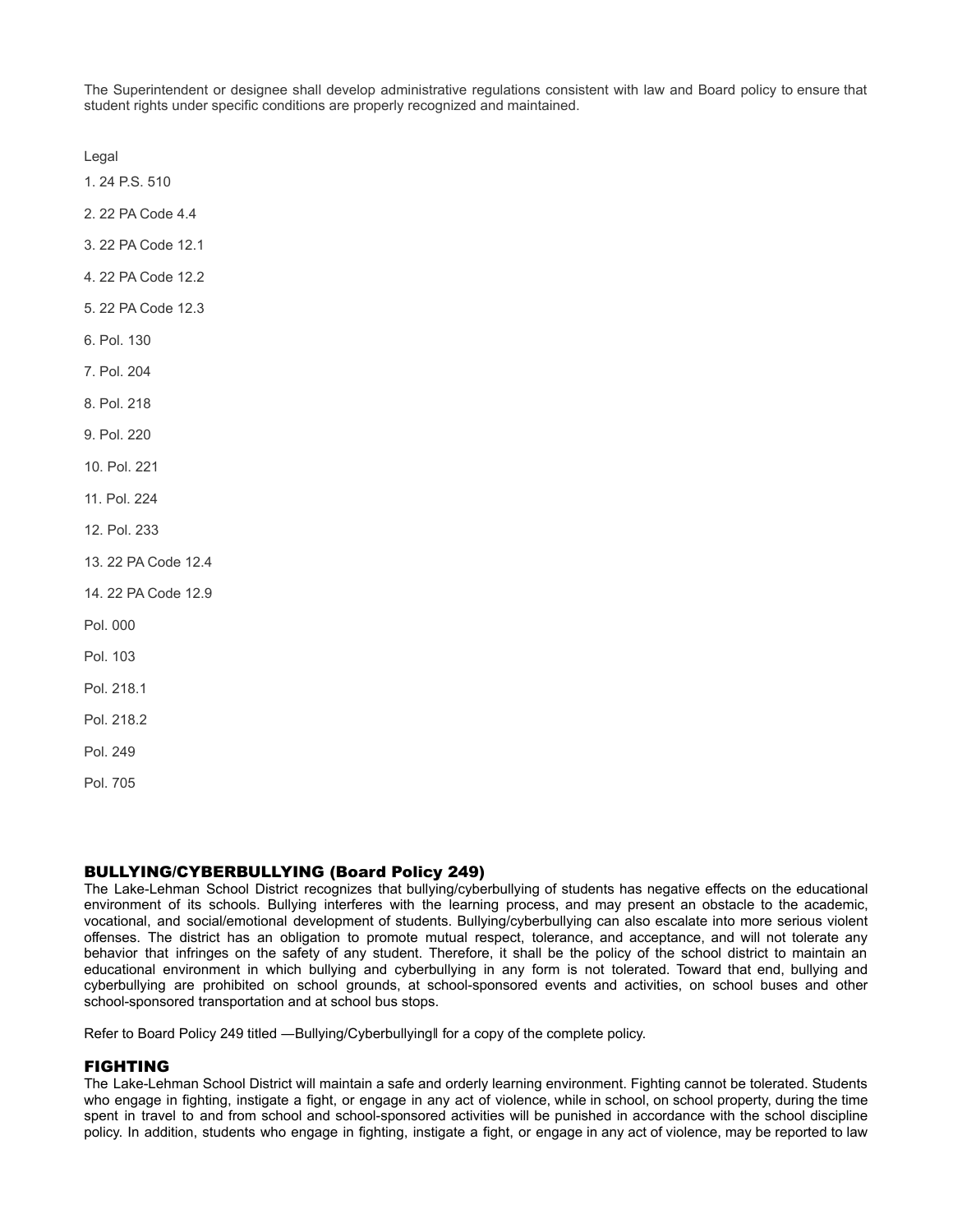enforcement authorities in a manner consistent with Public School Code and charged with violating the criminal laws of Pennsylvania. Charges of harassment, disorderly conduct, simple assault, aggravated assault, and/or other appropriate charges may be filed in cases, which involve any of the following conditions: A weapon or other potentially dangerous instrument is used in a fight or other act of violence. Bodily injury is inflicted on another person in a fight or through an act of violence. The fighting or violent behavior is chronic as evidenced by a second or subsequent offense in the same school year or a history of inappropriate aggressive behavior. Students must make every effort to avoid fighting. When confronted and challenged to fight, students should seek help from the nearest adult authority. Students actively engaged in fighting or who attempt to inflict bodily injury with a weapon or otherwise will be disciplined and charged appropriately regardless of who started the fight.

#### WEAPONS/DANGEROUS ITEMS POLICY (Board Policy 218.1)

Any student found to be in possession of or harboring a weapon (as defined below) will immediately be suspended from school for ten (10) days and referred to the District Magistrate or the State Police. Expulsion proceedings will be initiated, and the student will be excluded from school until the disposition of the hearing. Except as otherwise stated in this policy, the district shall expel, for a period of not less than one (1) calendar year, any student who is determined to have brought a weapon on to or is in possession of a weapon on any school property, at any school activity, (whether on or off school property) or on any school bus or public conveyance providing transportation to or from a school or school sponsored activity. For the purpose of this policy, a weapon shall include, but not be limited to, any knife, cutting instrument, cutting tool, sharpened wood, sharpened metal, stick or other martial arts devise, brass or metal knuckles, club, metal pipe, black jack, chemical agent such as mace, taser, shocker or stun gun, any explosive device, fire arm (including pellet guns or B.B. guns), gun, slingshot, bow, arrow, or any other similar device from which a projectile may be discharged, including a firearm or other weapon which is not loaded or which lacks a component or device necessary to render it immediately operable, the term shall also include weapon replicas, look-alikes, and/or any other chemical, substance, tool, instrument or implement capable of inflicting serious bodily injury. The Superintendent may recommend modifications of these expulsion requirements on a case-by-case basis. In the case of an exceptional student, the Superintendent shall take all necessary steps to comply with the Individuals with Disabilities Education Act and any other applicable laws and regulations. For the purpose of this policy, the term ―school property‖ shall mean any public school grounds, any school-sponsored activity, or any conveyance providing transportation to a school entity or school-sponsored activity.

#### **THE GUN-FREE SCHOOLS ACT**

The Gun-Free School Act (GFSA) requires that local educational agencies —expelled from school for a period of not less than one (1) year a student who is determined to have brought a weapon to school. For the purposes of the GFSA, a —weaponll means a firearm as defined in Section 921 of Title 18 of the United States Code. Any weapon which will or is designed to or may readily be converted to expel a projectile by the action of an explosive. The frame or receiver of any weapon described above. Any firearm muffler or firearm silencer Any explosive, incendiary, or poison gas

1. Bomb

2. Grenade

- 3. Rocket having a propellant charge of more than four (4) ounces
- 4. Missile having an explosive or incendiary charge of more than one quarter (1/4)

5. Mine, or

6. Similar device. Any weapon which will, or which may be readily converted to expel a projectile by the action of an explosive or other propellant, and which has a barrel with a bore of more than one-half (1/2) inch in diameter. Any combination of parts either designed or intended for use in converting any device into any destructive device described in the two (2) immediately preceding examples, and from which a destructive device may be readily assembled.

#### **ACT 26 OF 1995**

Act 26 of 1995, which amends Pennsylvania School Code, was signed into law by Governor Ridge on June 30, 1995. Several sections of Act 26 impact upon the Safe and Drug-Free Schools and Communities program. Section 1317.2, Possession of Weapons Prohibited, implements the federal Gun Free legislative mandate. Section 1302-A requires the Department of Education to set up an Office of Safe Schools. Section 1303A to Section 1308-A, requires the Office of Safe Schools to conduct a statewide data collection of the scope of violence problems in the schools. Section 1304-A to 1308-A sets record keeping standards for the maintenance, retention and transfer of students' disciplinary records. Only the relevant sections of the Act are included for your information. The Act of March 10, 1949, (P.L. 30, No. 14), known as the Public School Code of 1949, amended July 1, 1981 (P.L. 200, No. 62) is amended to read: SECTION 1317.2 POSSESSION OF WEAPONS PROHIBITED A. Except as otherwise provided in this section, a school district or area vocational technical school shall expel, for a period of not less than one year, any student who is determined to have brought a weapon onto any school property, any school sponsored activity or any public conveyance providing transportation to a school or school sponsored activity. B. Every school district and area vocational-technical school shall develop a written policy regarding expulsions for possession of a weapon as required under this section. Expulsions shall be conducted pursuant to all applicable regulations. C. The superintendent of a school district or an administrative director of an area vocational-technical school may recommend discipline short of expulsion on a case-by case basis. The superintendent or other chief administrative officer of a school entity shall, in the case of an exceptional student, take all steps necessary to comply with the Individuals with Disabilities Act (Public Law 91-230-20 U.S.C. § 1400 et seq.) D. The provisions of this section shall not apply to the following: 40 1) A weapon being used as part of a program approved by an individual who is participating in the program; or 2) A weapon that is unloaded and is possessed by an individual while traversing school property for the purpose of obtaining access to public or private lands used for unlawful hunting, if the entry on school premises is authorized by school authorities. E. Nothing in this section shall be construed as limiting the authority or duty of school or area vocational/technical school to make an alternative assignment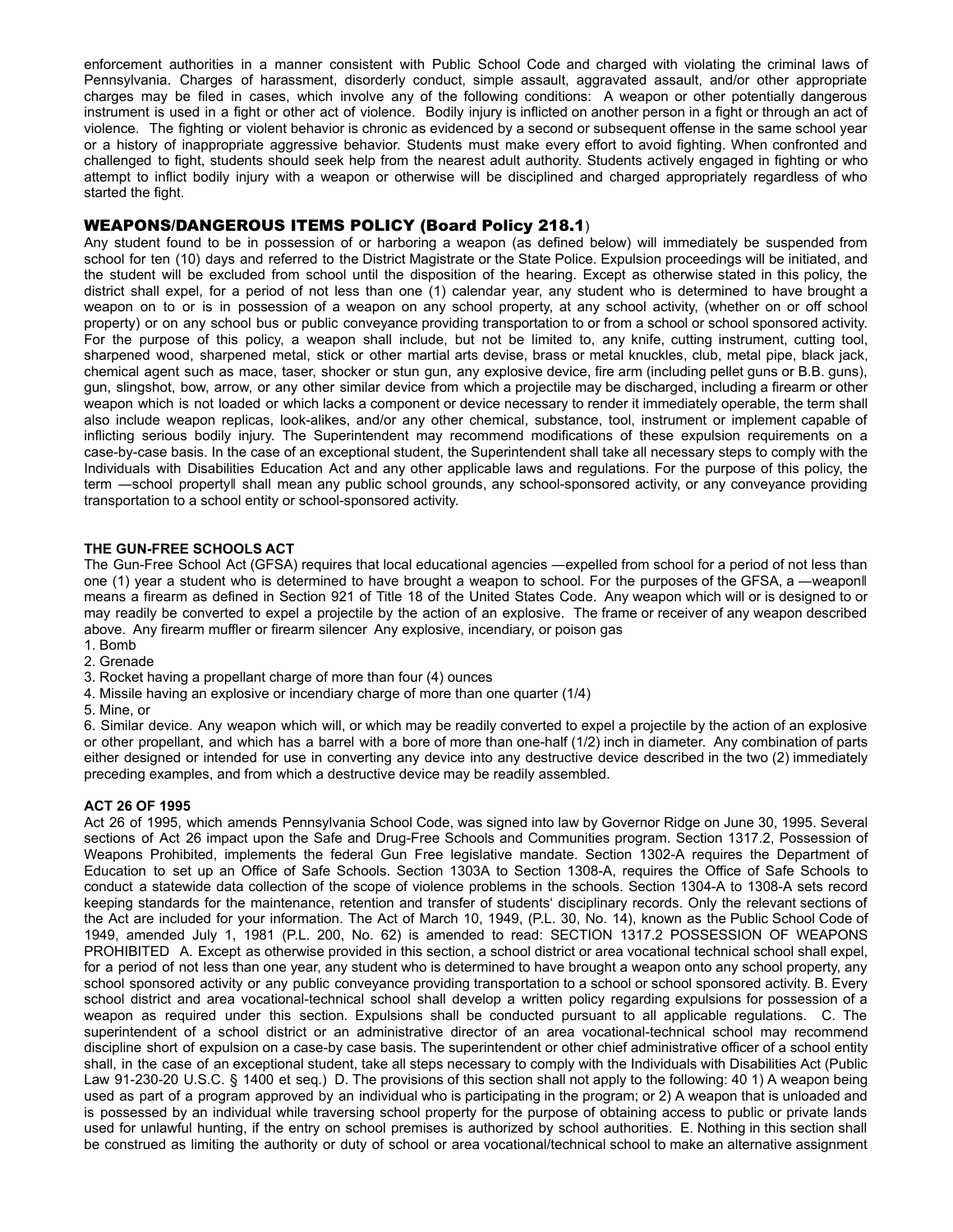or provide alternative educational services during the period of expulsion. F. All school districts and area vocational-technical school shall report all incidents involving possession of a weapon prohibited by this section as follows: 1) The school superintendent or chief administrator shall report the discovery of any weapon prohibited by this section to local law enforcement officials. 2) The school superintendent or chief administrator shall report to the Department of Education all incidents relating to expulsions for possession of a weapon on school grounds, school sponsored activities or public conveyances providing transportation to a school or school-sponsored activity. Reports shall include all information as required under Section 1302-A. G. As used in this section, the term ―Weapon‖ shall include, but not limited to, any knife, cutting instrument, cutting tool, nunchucks, firearm, shotgun, rifle and any other tool, instrument or implement capable of inflicting serious bodily injury.

#### TOBACCO USE/POSSESSION POLICY (Refer to Board Policy 222)

Students are prohibited from possessing, distributing and/or using tobacco on the school grounds, within the school or on the school buses. Those who violate this rule will be subject to discipline and/or referral to the District Magistrate. Materials will be confiscated.

Tobacco use shall be defined as use and/or possession of a lighted or unlighted cigarette, cigar and pipe, vape (electronic cigarettes); other lighted smoking product or material; and smokeless tobacco in any form.

The Board recognizes that tobacco use by students presents a health and safety hazard that can have serious consequences for both users and nonusers and the safety and environment of the schools.

The Board prohibits students from possessing, using and/or distributing tobacco at any time in a school building, on a school bus, on school property, or at any school sponsored event.

The school district may initiate prosecution of a student who violates the tobacco use policy.

The Superintendent or designee shall annually notify students, parents/guardians and staff about the district tobacco use policy by holding an assembly and by publishing such policy in the student handbook, parent newsletter, posted notices, district website and other efficient methods.

#### LOUD, ABUSIVE AND/OR PROFANE LANGUAGE OR BEHAVIOR

It is the policy of the Lake-Lehman School District to prevent disruptions to school district operations; school sponsored functions, and the instructional process. Thus, all persons, including but not limited to, students, parents, employees, visitors, and members of the general public are prohibited from the use of loud, foul, profane, and abusive language, whether spoken or written, or for behavior portrayed in any manner in the school building or upon school grounds which is intended, or is reasonably viewed by school officials, as being disruptive or causing annoyance, harassment, or inconvenience to others. All persons are therefore warned that violation of this policy may result in removal from school district property by appropriate school district authorities. Students and employees may be subject to disciplinary procedures in accordance with school district policies and the laws of Pennsylvania. Members of the public may be subject to removal from district property and may be charged with trespassing for failure to promptly vacate the property when directed to do so by school district officers or agents. In all cases, violators may be subject to appropriate laws of the Commonwealth of Pennsylvania.

# SEARCH OF STUDENT AND STUDENT BELONGINGS

With reasonable suspicion, the administrator can require a student to present his/her belongings for the search of prohibited items, illegal substances, or weapons. Electronic wands may be used by school personnel to assist in the search of a student and his/her belongings.

# TERRORISTIC THREATS AND ACTS (Board Policy 218.2)

Purpose The Board recognizes the danger that terroristic threats and acts by students present to the safety and welfare of district students, staff, and community. The Board acknowledges the need for an immediate and effective response to a situation involving such a threat or act. Definition Terroristic threat: shall mean a threat to commit violence communicated with the intent to terrorize another, to cause evacuation of a building, place of assembly or facility or public transportation, or to otherwise cause serious public inconvenience, in reckless disregard of the risk of causing such terror or inconvenience.

Terroristic act: shall mean an offense against property or involving danger to another person committed for the purpose of achieving the above result (s). Authority: The Board prohibits any district student from communicating terroristic threats or committing terrorist acts directed at any student, employee, Board member, community member or school building. The Board directs that the Superintendent react promptly and appropriately to information and knowledge concerning a possible or actual terroristic act. The Superintendent shall be responsible for developing administrative regulations to implement this policy. Staff members and students shall be responsible for informing the building principal regarding any information or knowledge relevant to a possible or actual terroristic threat or act. The building principal shall immediately inform the Superintendent after receiving a report of such a threat or act. Guidelines: When an administrator has evidence that a student has made a terroristic threat or committed a terroristic act, the following guidelines shall be applied: 1. The building principal shall promptly report the incident to the Superintendent. 2. The building administrator shall immediately suspend the student. 3. The building administrator shall report the student to law enforcement officials. 4. The Superintendent may recommend expulsion of the